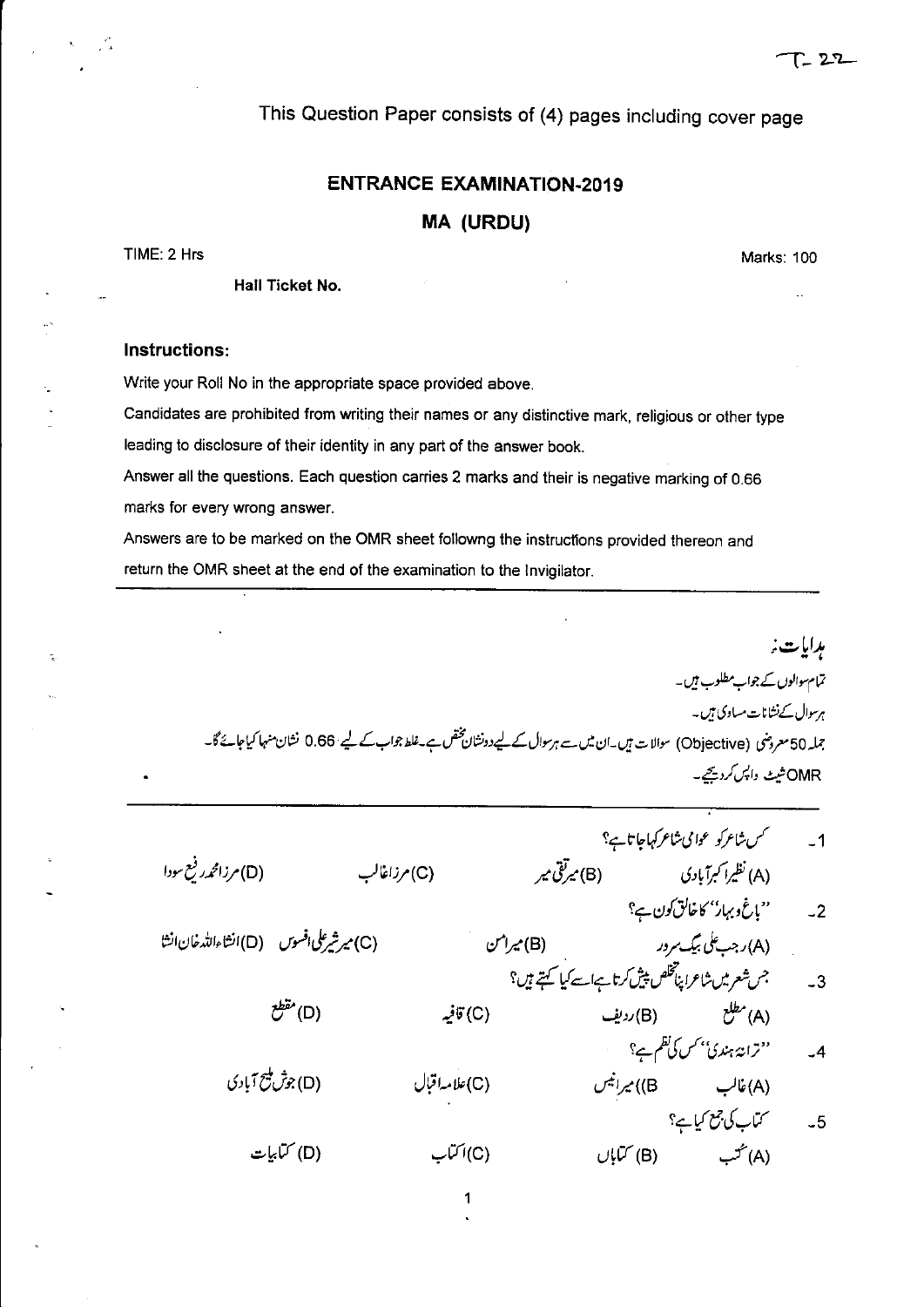6۔ آدی کا مترادف لفظ کیاہے؟ (B)انسان (C)حیوان (D) جانور (A) مخلوق لذيذ كالمعنى كيا ہے؟  $-7$ (B) خوشبودار (A) ذا كَ**ق**ەدار (D) چېګډار (C)خوددار میمچ جوڑ کی نشاند ہی کیجیے۔  $-8$ (A)زبان ----- *مذکر*(B)زمین------- مؤنث (C) بلی------ مذکر(D) کتاب----مذکر محادره'' آستین کاسانی'' کامطلب کیا ہے؟  $-9$ (B) کمپینہ (C) دھوکے باز (A) دوست (D) جموڻا ان میں سے کون شاعر نہیں ہے؟  $-10$ (C) فيض (D) ريم چند (A) غالب (B) اقبال علی گڑھ تر یک کے بانی کون ہیں؟  $-11$ (D) شِلْيْعْدَانِي (A) سرسیداحمہ خان (B) میرامن دہلوی (C) ماسٹررام چندر 12۔ اردوکی *کس صنف میں جن بھوت اور پر*یاں پائی جاتی ہیں؟ (A) ناول (B) افسانه (C) (C) ناولٹ (D) داستان 13۔ یہ چارمینار*کن شہرمیں د*اقع ہے؟ (A)الہآباد (B)حیدرآباد (D)اورنگ آباد (C)احمدآباد 14۔ شاجہاں نے تاج محل *ک*ی پاد میں تغییر کروایا ؟ والد $(\mathsf{C})$ (A) بیوی (B) محبوبه  $U(L(D))$ (B)علي گڑ ھ (A)ادرنگ آباد (D)حیدرآباد  $J_2(C)$ 16۔ تکلیف کی ضد کیا ہے؟  $\cdot$  (A) (D) بے پینی (C)راحت (B)زحمت 17۔ تاریک کی ضد کیا ہے؟ (B)روشن (C) ظلمات (A)اندھيرا (D) دھندلا 18۔ تحرکامعنیٰ بتائے۔  $\mathcal{C}^{\bullet}(\mathbb{C})$ (B) شام  $r_{\tau}$  (A)  $L(D)$ 19۔ یہ انی*ں کن منف شاعری کے بڑے شاعر ہیں؟*  $\beta$ <sup>E'</sup>(C) (D) مثنوی (A)غزل (B)مرثیہ ''با تک دراادر ہال جریل'' کس شاعر کے شعری مجموعے ہیں؟  $-20$ (A) حالي . (C) اکبرالهآبادی (B) علامہ! قبال (D)غالب ملاد جیمی کی''سب رس'' کاتعلق *کس صنف سے ہے؟*  $-21$ (A) مثنوی (B) داستان (C) ناول . (D)سفرنامه  $\overline{2}$ 

T\_22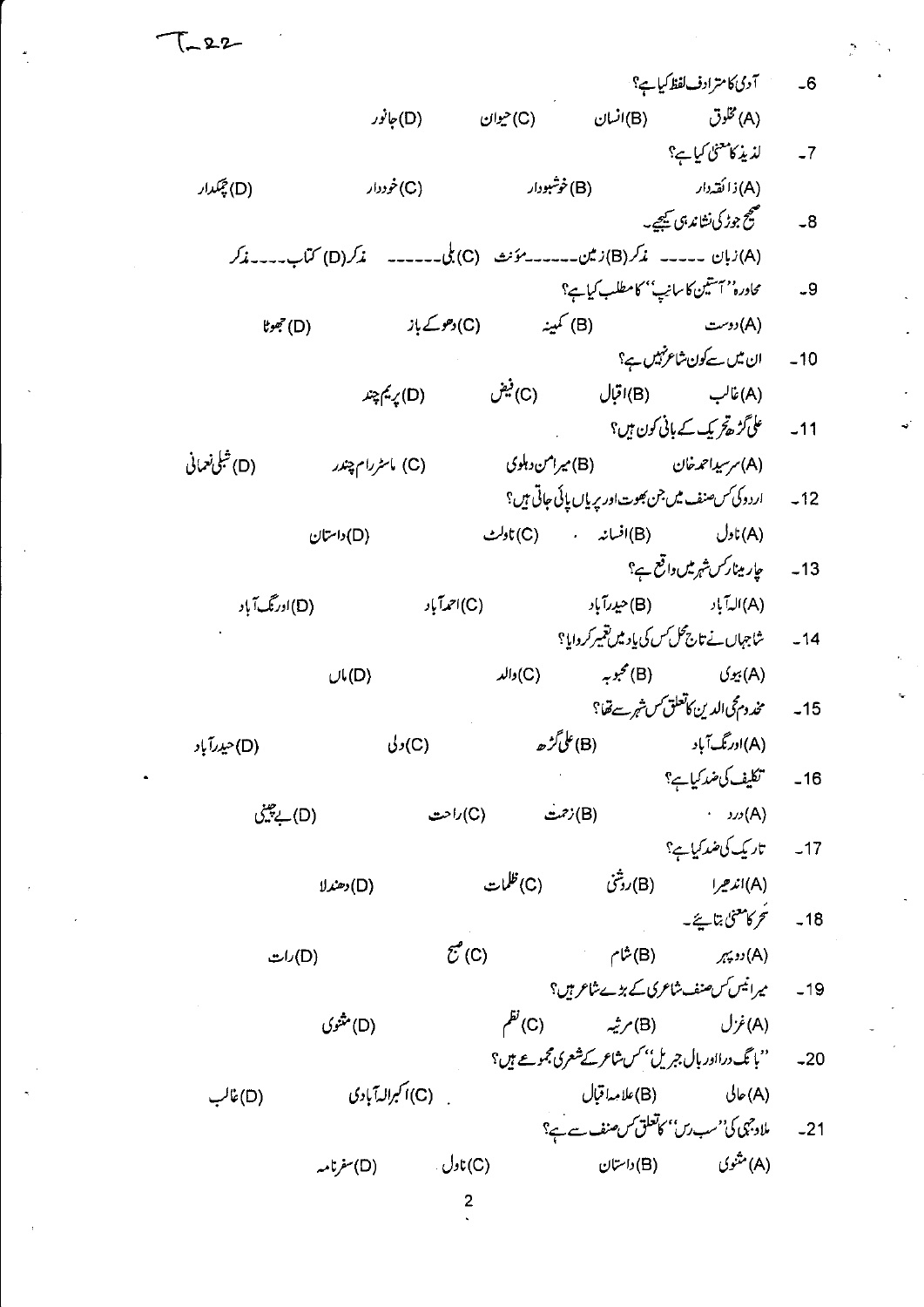$\frac{3}{2}$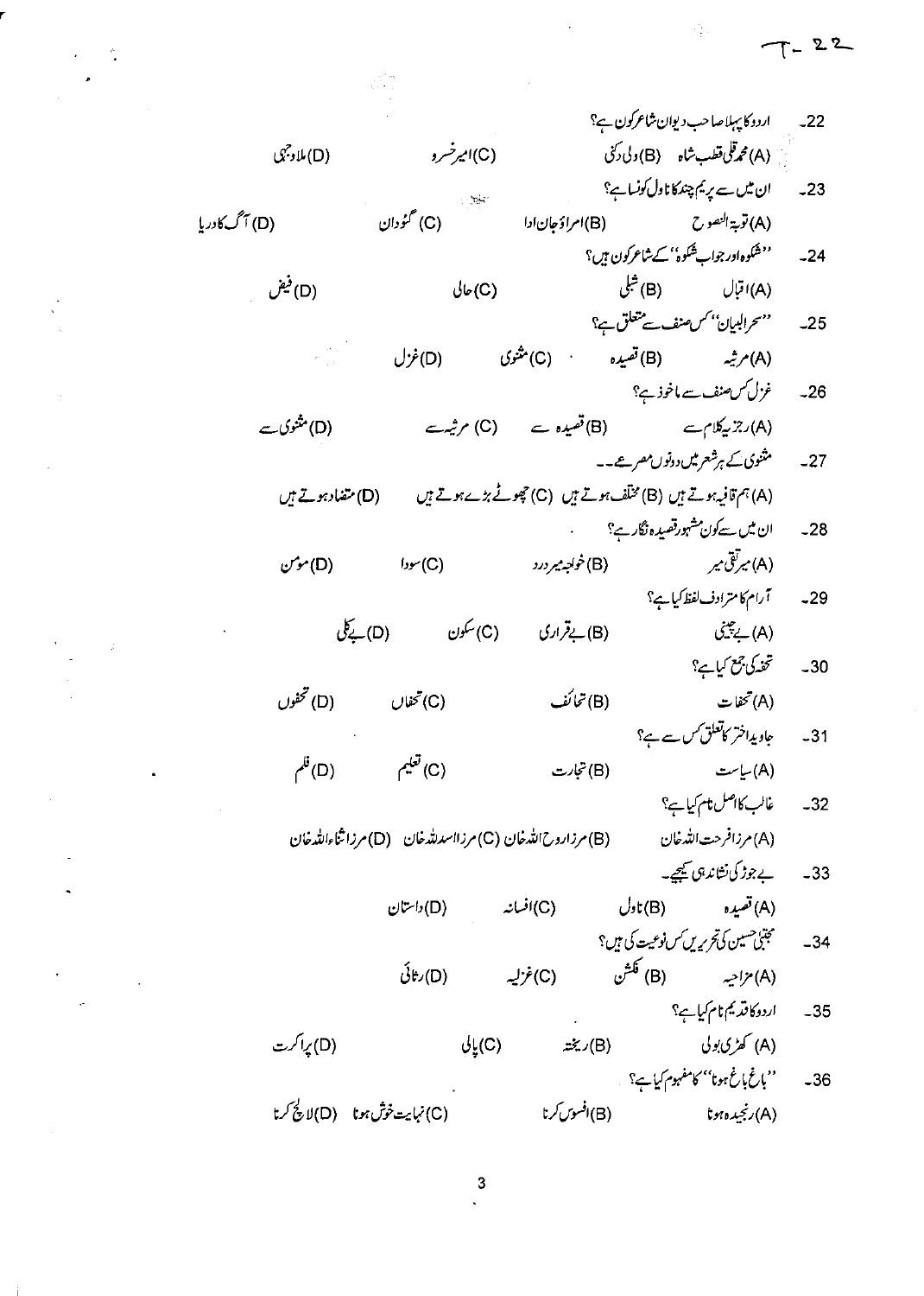$$
\tau_{-22}
$$

 $\frac{1}{2}$